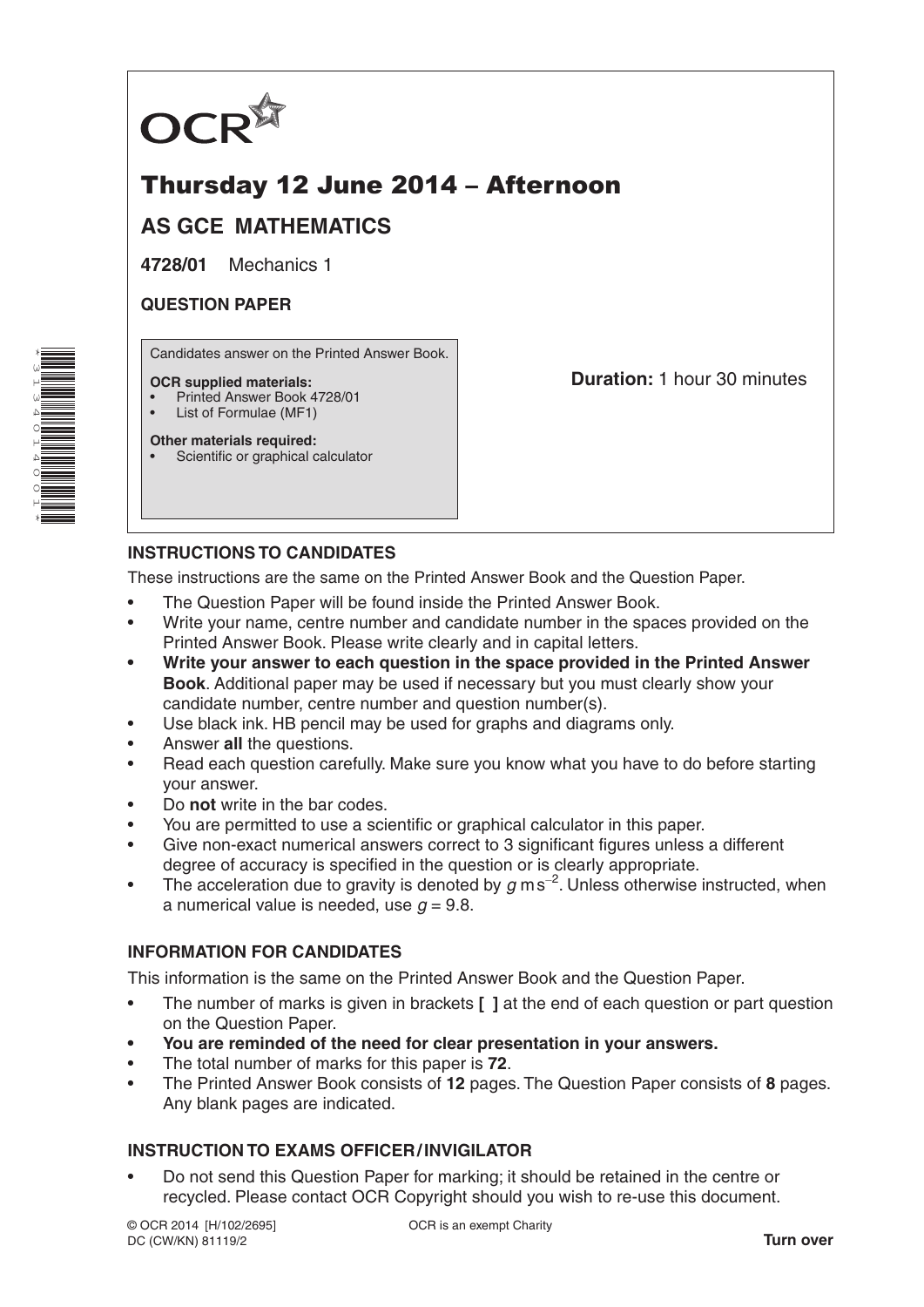- **1** A particle *P* is projected vertically downwards with initial speed  $3.5 \text{ ms}^{-1}$  from a point *A* which is 5m above horizontal ground.
	- **(i)** Find the speed of *P* immediately before it strikes the ground. **[2]**

After striking the ground, *P* rebounds and moves vertically upwards and 0.87s after leaving the ground *P* passes through *A*.

**(ii)** Calculate the speed of *P* immediately after it leaves the ground. **[3]** 

It is given that the mass of *P* is 0.2 kg.

**(iii)** Calculate the change in the momentum of *P* as a result of its collision with the ground.  $[2]$ 





A particle rests on a smooth horizontal surface. Three horizontal forces of magnitudes 2.5N, *F*N and 2.4N act on the particle on bearings  $\theta$ °, 180° and 270° respectively (see diagram). The particle is in equilibrium.

(i) Find 
$$
\theta
$$
 and  $F$ . [4]

The 2.4N force suddenly ceases to act on the particle, which has mass 0.2kg.

- **(ii)** Find the magnitude and direction of the acceleration of the particle. **[3]**
- **3**  A particle *P* travels in a straight line. The velocity of *P* at time *t*seconds after it passes through a fixed point *A* is given by  $(0.6t^2 + 3)$  ms<sup>-1</sup>. Find
	- **(i)** the velocity of *P* when it passes through *A*,  $[1]$
	- **(ii)** the displacement of *P* from *A* when  $t = 1.5$ , [4]
	- (iii) the velocity of *P* when it has acceleration  $6 \text{ m s}^{-2}$ . [3]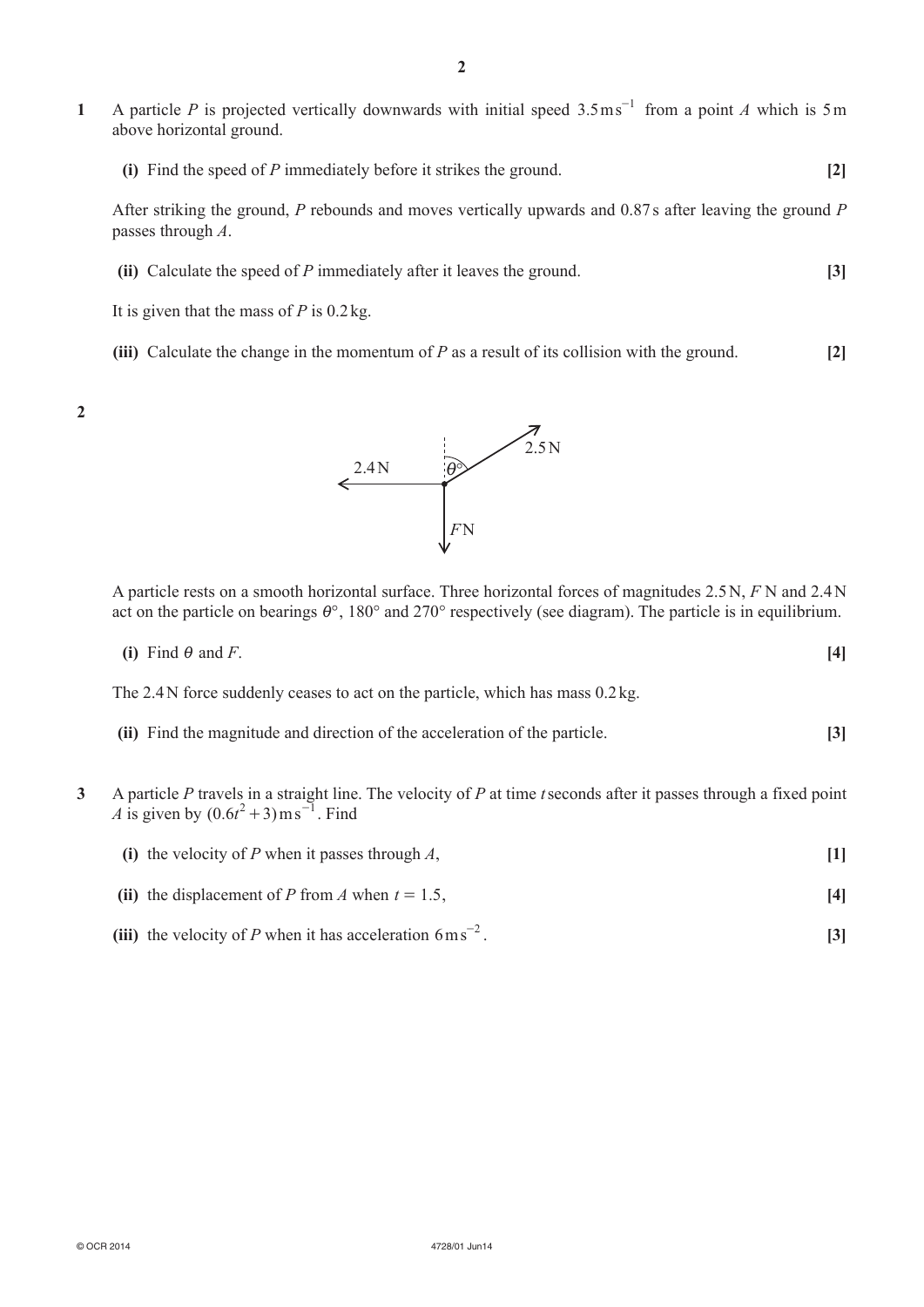

Particles P and Q are moving towards each other with constant speeds  $4 \text{ ms}^{-1}$  and  $2 \text{ ms}^{-1}$  along the same straight line on a smooth horizontal surface (see diagram). *P* has mass 0.2kg and *Q* has mass 0.3kg. The two particles collide.

- **(i)** Show that *Q* must change its direction of motion in the collision. **[3]**
- **(ii)** Given that *P* and *Q* move with equal speed after the collision, calculate both possible values for their speed after they collide. **[5]**



A particle *P* can move in a straight line on a horizontal surface. At time *t*seconds the displacement of *P* from a fixed point *A* on the line is *x*m. The diagram shows the  $(t, x)$  graph for *P*. In the interval  $0 \le t \le 10$ , either the speed of *P* is  $4 \text{ ms}^{-1}$ , or *P* is at rest.

- **(i)** Show by calculation that  $T = 1.75$ .  $\tag{2}$
- **(ii)** State the velocity of *P* when
- **(a)**  $t = 2$ , [1]
- **(b)**  $t = 8$ , **[1]**
- **(c)**  $t = 9$ . [1]
	- **(iii)** Calculate the distance travelled by *P* in the interval  $0 \le t \le 10$ . [3]
	- For  $t > 10$ , the displacement of *P* from *A* is given by  $x = 20t t^2 96$ .
	- **(iv)** Calculate the value of *t*, where  $t > 10$ , for which the speed of *P* is 4ms<sup>-1</sup>.  $\bar{s}^{-1}$  . [4]

**4**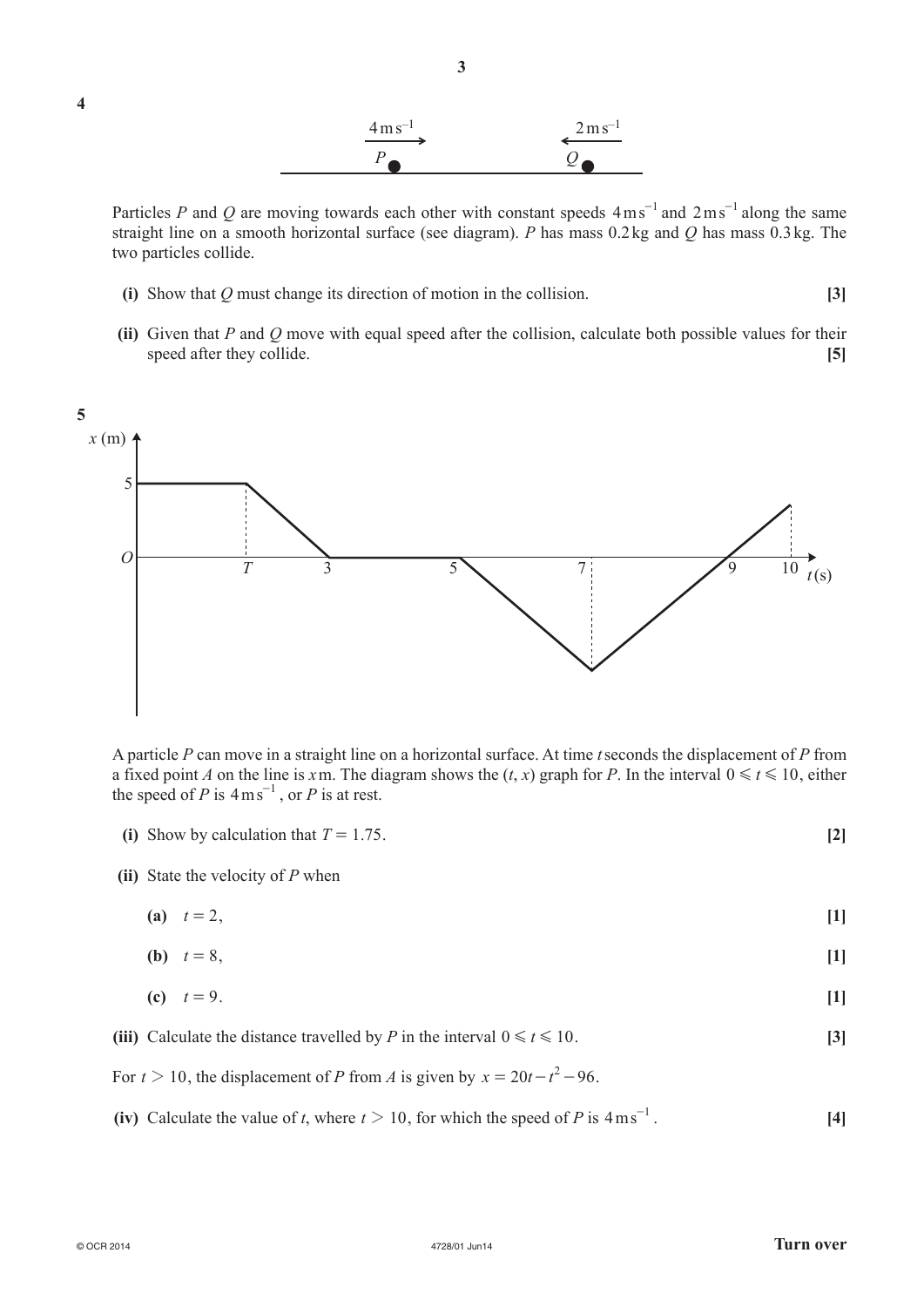- **6**  A particle *P* of weight 8N rests on a horizontal surface. A horizontal force of magnitude 3N acts on *P*, and *P* is in limiting equilibrium.
	- **(i)** Calculate the coefficient of friction between *P* and the surface. **[2]**
	- **(ii)** Find the magnitude and direction of the contact force exerted by the surface on *P*. [4]
	- **(iii)**



The initial 3N force continues to act on  $P$  in its original direction. An additional force of magnitude *T* N, acting in the same vertical plane as the 3N force, is now applied to *P* at an angle of  $\theta$ <sup>°</sup> above the horizontal (see diagram). *P* is again in limiting equilibrium.

- **(a)** Given that  $\theta = 0$ , find *T*. **[2]**
- **(b)** Given instead that  $\theta = 30$ , calculate *T*. **[6]**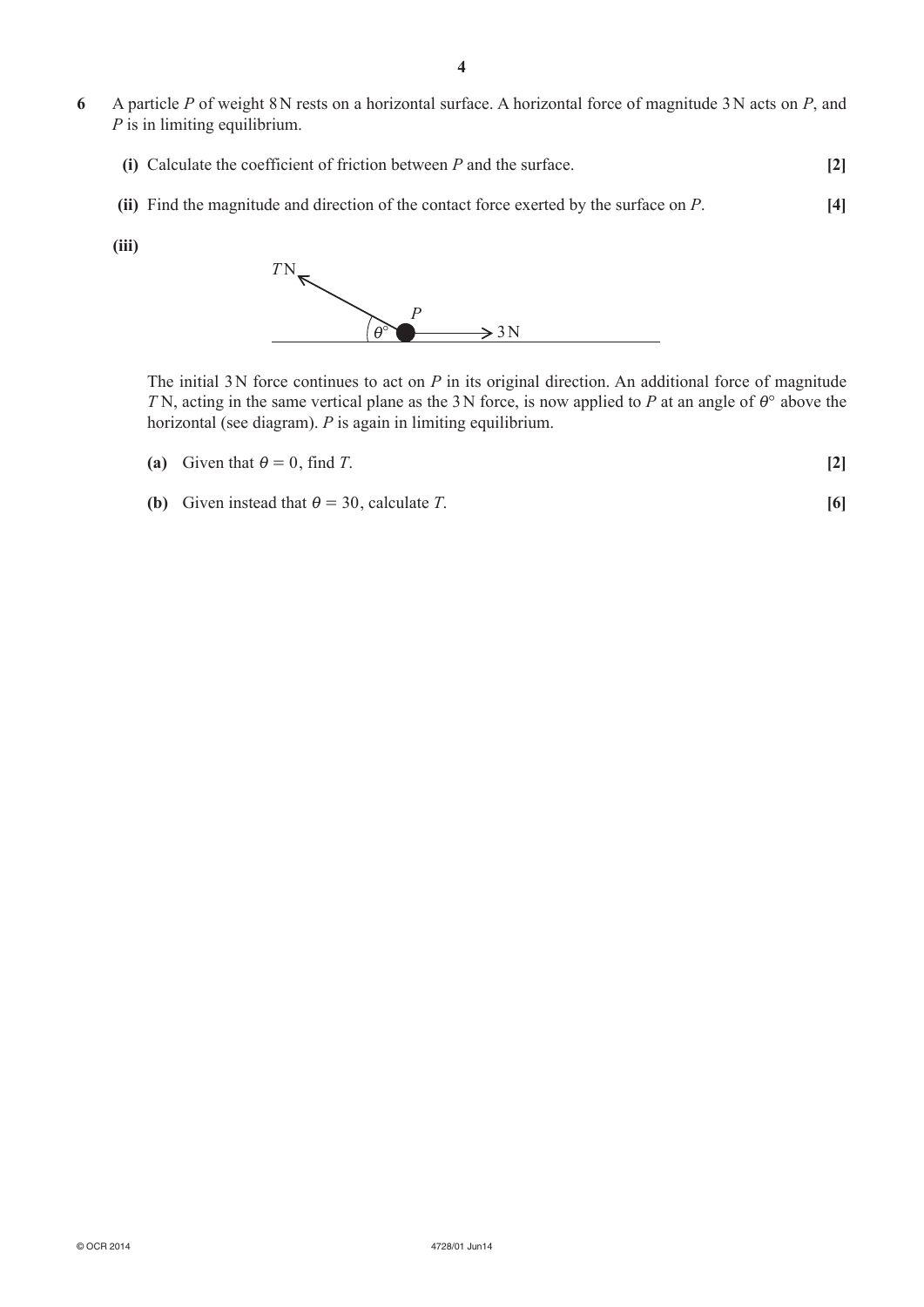

*A* and *B* are points at the upper and lower ends, respectively, of a line of greatest slope on a plane inclined at 30 $\degree$  to the horizontal. *M* is the mid-point of *AB*. Two particles *P* and *Q*, joined by a taut light inextensible string, are placed on the plane at *A* and *M* respectively. The particles are simultaneously projected with speed  $0.6 \text{ m s}^{-1}$  down the line of greatest slope (see diagram). The particles move down the plane with acceleration  $0.9 \text{ ms}^{-2}$ . At the instant 2s after projection, *P* is at *M* and *Q* is at *B*. The particle *Q* subsequently remains at rest at *B*.

| (i) Find the distance $AB$ .                                              |      |
|---------------------------------------------------------------------------|------|
| The plane is rough between $A$ and $M$ , but smooth between $M$ and $B$ . |      |
| (ii) Calculate the speed of $P$ when it reaches $B$ .                     | 14 I |
| <i>P</i> has mass 0.4 kg and $Q$ has mass 0.3 kg.                         |      |

- **(iii)** By considering the motion of  $Q$ , calculate the tension in the string while both particles are moving down the plane. **[3]**
- **(iv)** Calculate the coefficient of friction between *P* and the plane between *A* and *M*. **[6]**

#### **END OF QUESTION PAPER**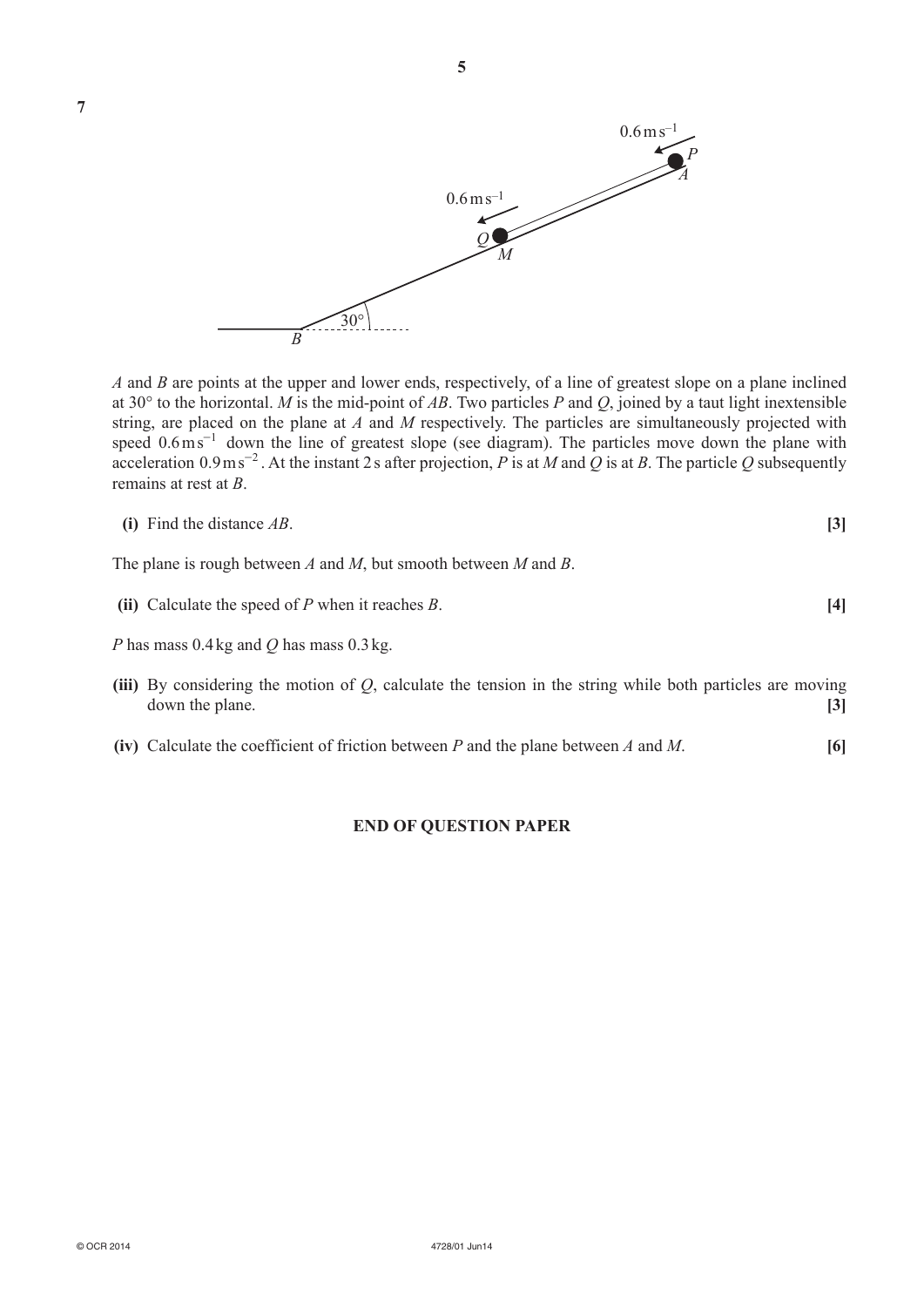#### **BLANK PAGE**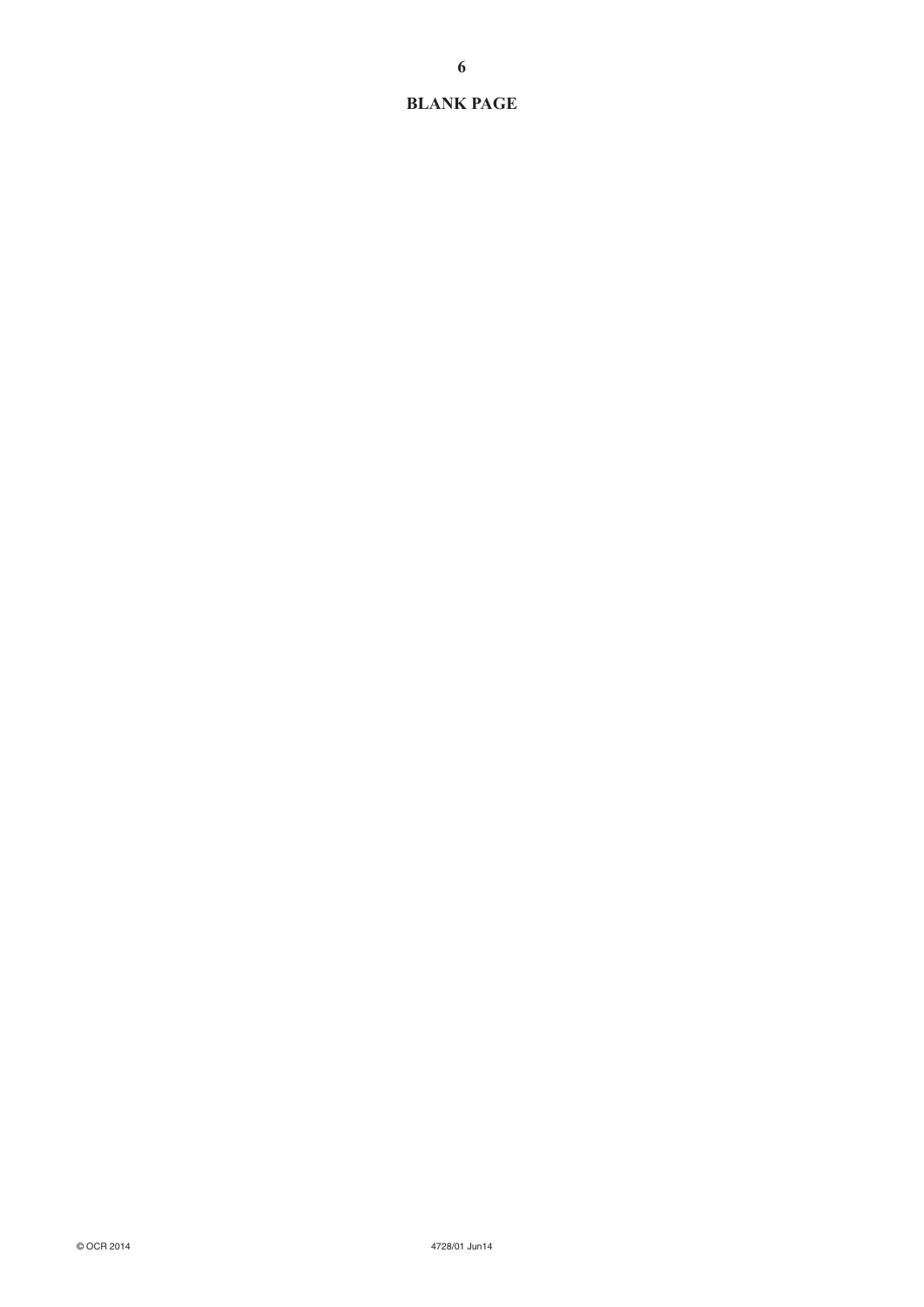#### **BLANK PAGE**